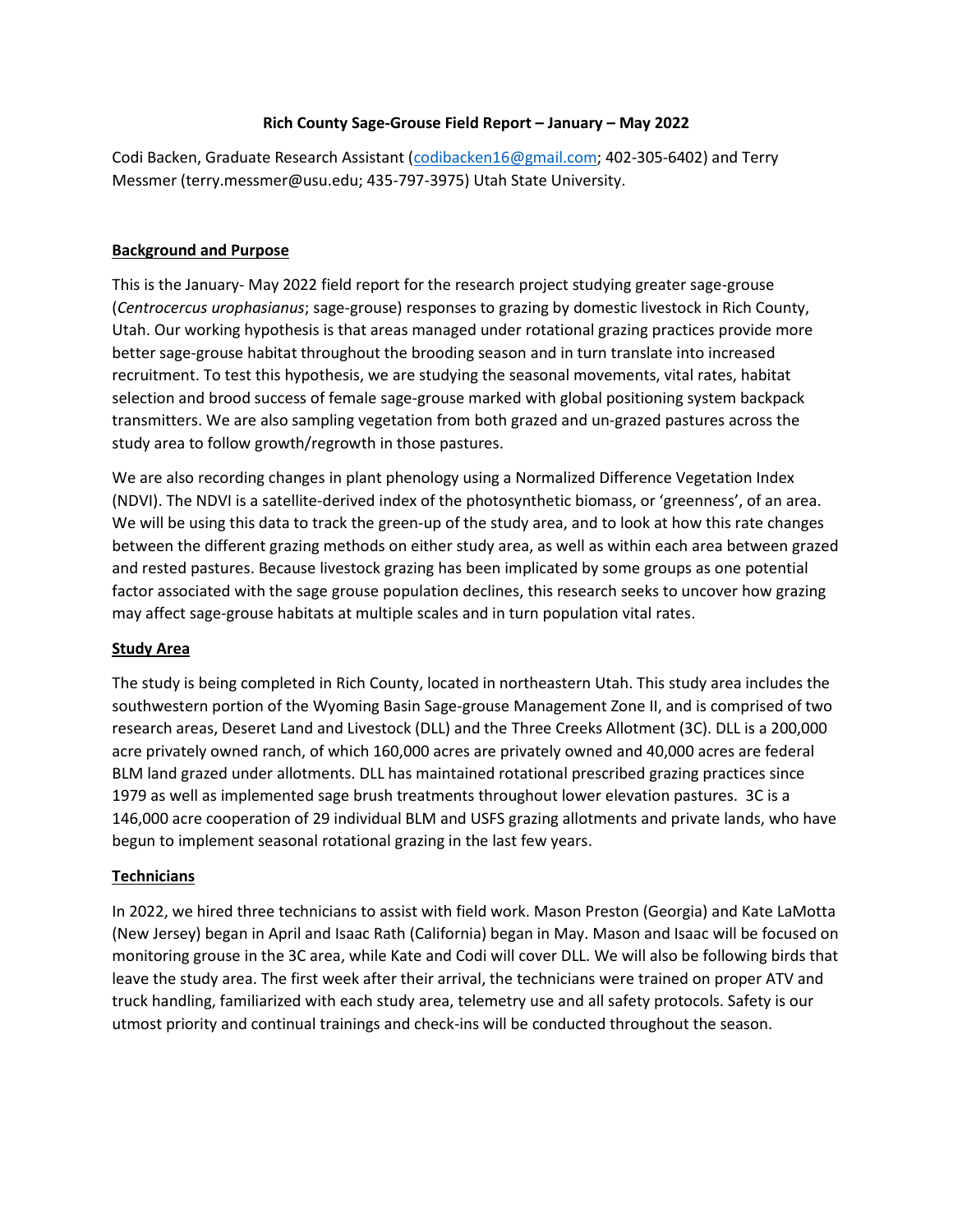# **Radio-transmitters**

We began the 2022 field season by deploying 9 GPS PTT transmitters which were refurbished from the 2021 season. As mortalities are collected throughout this season GPS transmitters and VHF collars will be collected, refurbished, and used in future seasons as per protocol.

## **Lekking and Breeding Status**

Lek counts on the 3C area began in mid-March this season. Final lek count data are not available, however many of the leks on 3C have moved slightly from their historical locations. Otter Creek lek and Spring Creek (Figure 1) leks were the most populated this season, with a max of 18 and 24 males seen on each, respectively.

# **Trapping**

We began trapping sage-grouse on April 5<sup>th</sup>. We captured and radio-collared 9 females sage-grouse across the two study areas. On DLL, 4 GPS transmitters were deployed, and on 3C 5 GPS transmitters. Including birds from previous seasons, 23 birds are currently being monitored: 10 GPS and 4 VHF on DLL, and 8 GPS and 6 VHF on 3C.

# **Nesting and Brooding**

We began tracking marked birds full-time on April 6<sup>th</sup>. We have been using telemetry to scan the study areas from key points across the landscape. From these scans a more accurate location can be found. Each bird will be located at least twice per week until she is either confirmed nesting or non-nesting. If nesting, twice week locations will continue to be documented until her nest hatches, and those that are not nesting will be checked on once per week.

We have located 15 nests so far this season; eight on DLL and seven on TC. Two nests on DLL have successfully hatched (Figure 2), one hen has five chicks and the other has nine. The remaining six nests were predated. On TC, three nests have failed, two nests are still incubating, and two nests have hatched (one with nine chicks and the other with six).

| Table 1.   | <b>Nests Initiated</b> | Nesting Rate | <b>Nests</b>  | <b>Nests Hatched</b> | <b>Hatching Rate</b> | Number        |
|------------|------------------------|--------------|---------------|----------------------|----------------------|---------------|
|            |                        |              | Incubating as | as of May 31         | as of May 31         | Broods at end |
|            |                        |              | of May 31     |                      |                      | of May 31     |
| <b>DLL</b> |                        | 57.1%        |               |                      | 25%                  |               |
| 3C         |                        | 50%          |               |                      | 28.5%                |               |
| Off Site   |                        |              |               |                      | 0%                   |               |
| Total      | 16                     | 53.3%        |               |                      | 25%                  |               |

Table 1. Outlines the nesting and brooding percentages across the study area.

#### **Mortality**

Many of the VHF birds across the study area have not been heard or found this season. We are unsure if this is due to the VHF device failing, or if birds have left the site. So far, we have recovered three VHF devices and have had 13 GPS sage-grouse mortalities since the end of the 2021 season.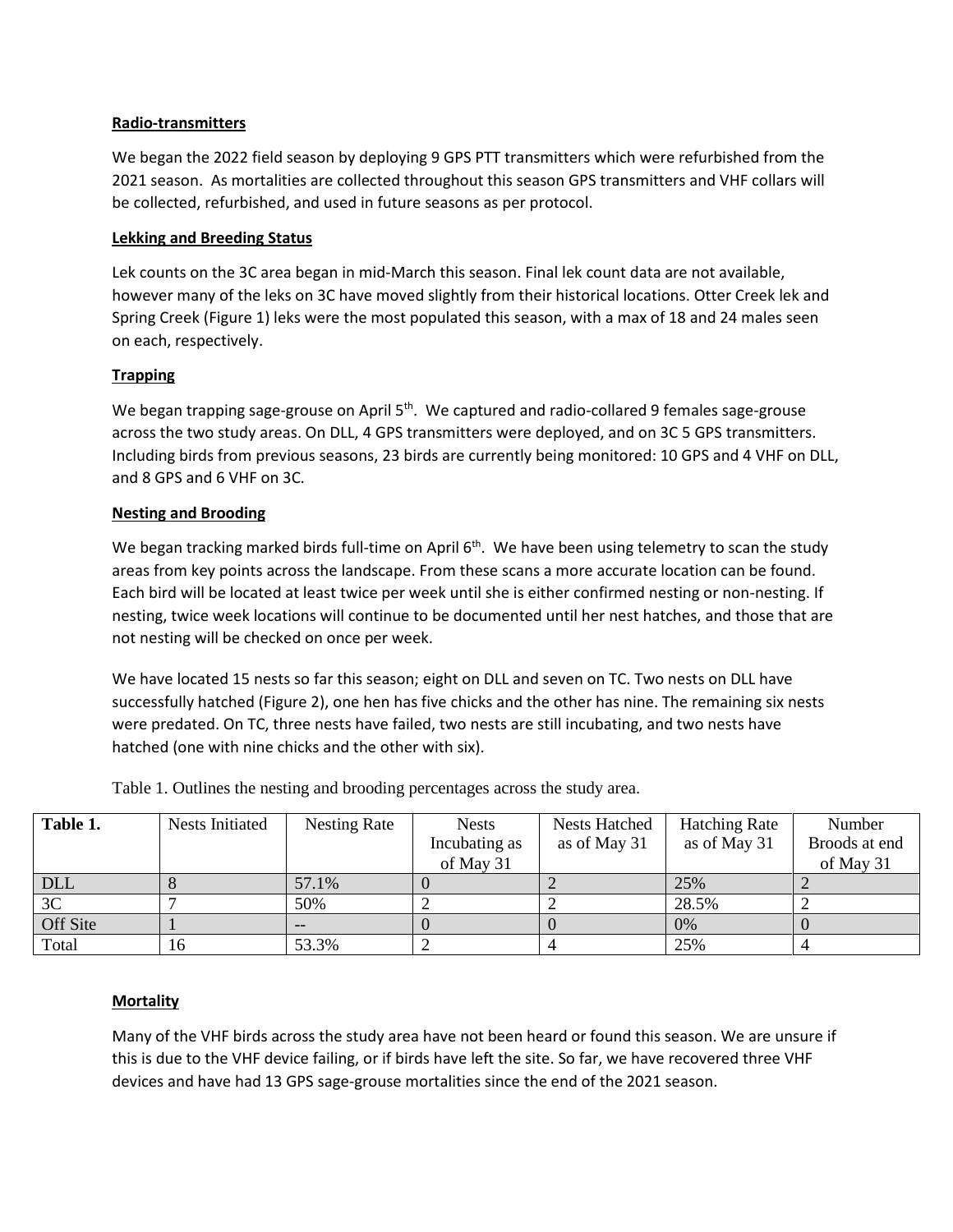# **Rich County Collaborators**

We are extremely appreciative of the continued interest, cooperation and investment in this project. I am very grateful to be working with such dedicated individuals in an amazing area, and am looking forward to continuing these relations as well as making more to further my knowledge of this study area and landscape. Please contact us if you have any questions concerning the work we are conducting, have questions regarding our research findings, or if you just have a general question.



Figure 1. Males strutting on the Spring Creek lek on TC.